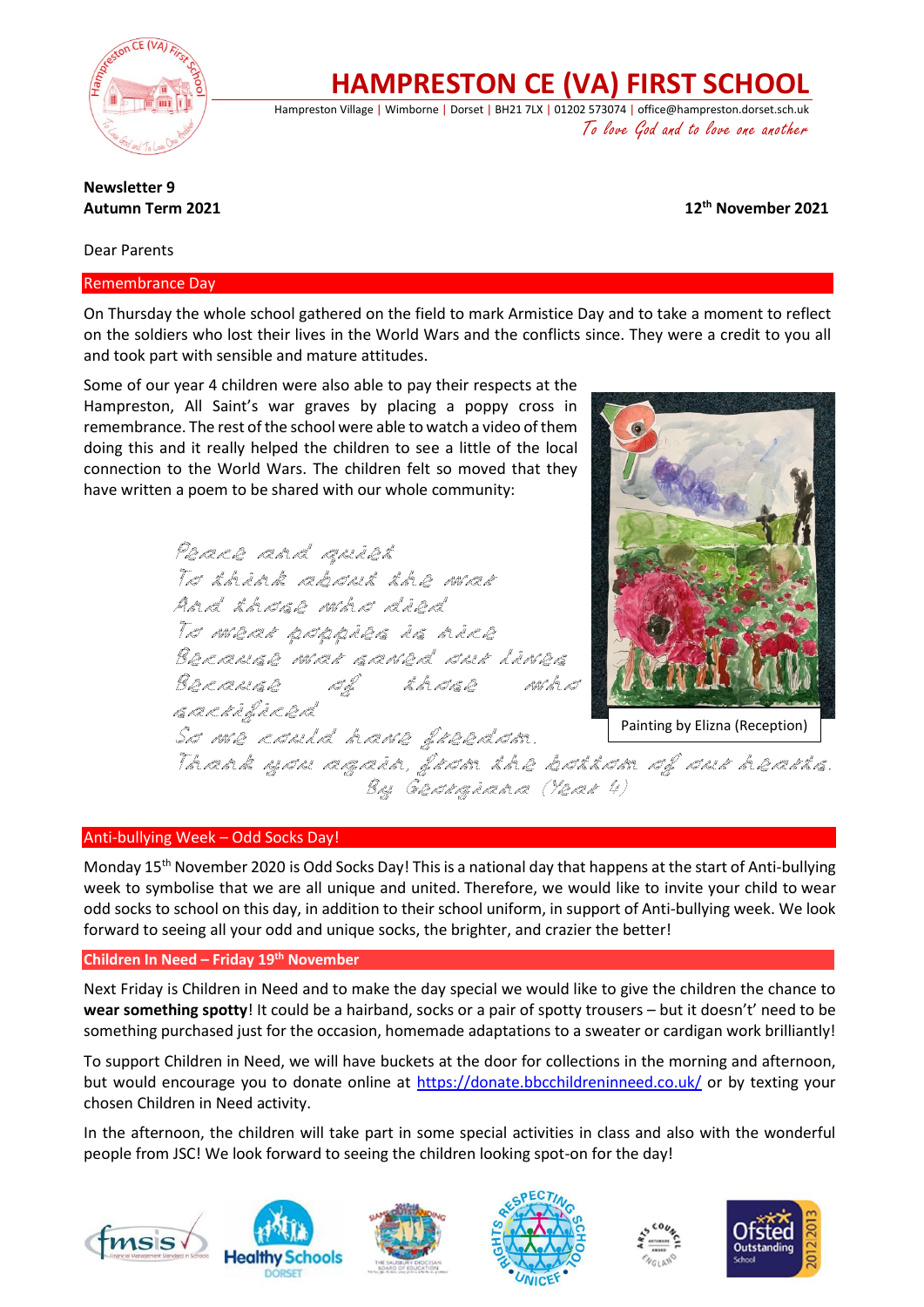It has been an interesting week and I would like to thank you all for your amazing support. With increased COVID rates locally, please remain vigilant, keep safe and have a wonderful weekend.

Yours sincerely,<br> $\mathcal{U}_{\mathcal{U}}$ 

**Mr. T. Williams Headteacher**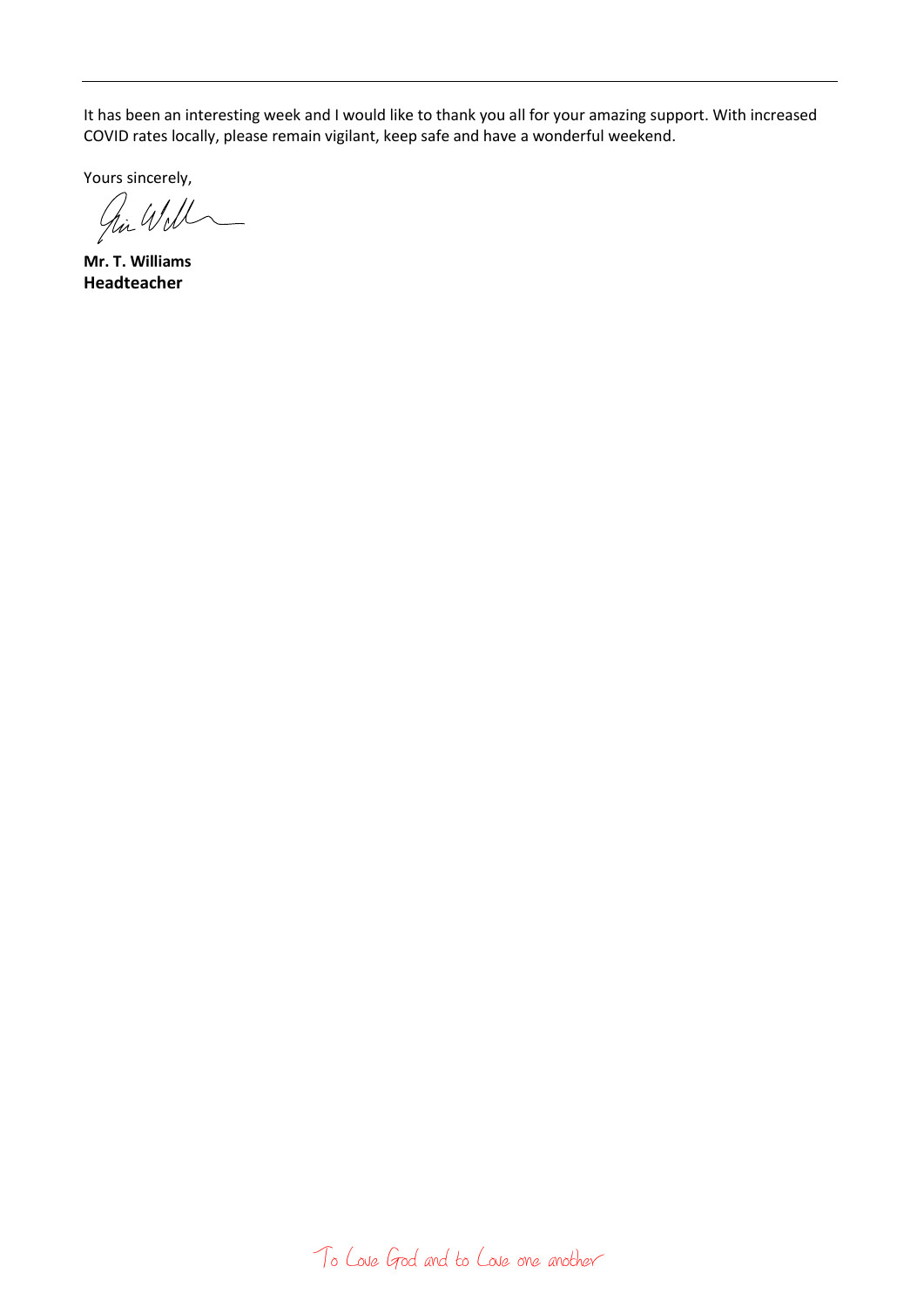### **This Week:**

To help support you at home and to spark conversations about learning, here is what the children have been covering this week.

|                                  | <b>English</b>                                                                                                                                                                                                                                                                                                                                                                                                                                                                                        | <b>Mathematics</b>                                                                                                                                                                                                                                                                                                                                                                                                                                                                                                    |
|----------------------------------|-------------------------------------------------------------------------------------------------------------------------------------------------------------------------------------------------------------------------------------------------------------------------------------------------------------------------------------------------------------------------------------------------------------------------------------------------------------------------------------------------------|-----------------------------------------------------------------------------------------------------------------------------------------------------------------------------------------------------------------------------------------------------------------------------------------------------------------------------------------------------------------------------------------------------------------------------------------------------------------------------------------------------------------------|
| Reception                        | This week in English, we read two People Who Help Us<br>texts about being a Doctor and a Builder, we used this to<br>learn all about these careers and we now know lots of<br>facts and information including what tools and equipment<br>they have. We have had two nurses visit us too and we<br>have thought of lots of questions to ask them.<br>In our phonics work, we have learnt the sounds ff, ss, II and                                                                                    | In maths, we have problem solved using 6. We counted 6<br>of everything and did work on greater than and fewer<br>than.<br>We have also learnt all about Remembrance Day and we<br>have made lovely poppies, paintings and stethoscopes!                                                                                                                                                                                                                                                                              |
| $\overline{\phantom{0}}$<br>Year | In literacy this week, we have been reading Man on the<br>Moon by Simon Bartram, a silly story about a man called<br>Bob, who works on the moon. Bob is responsible for all<br>sorts, including hoovering the moon. Year 1 imagined they<br>were visiting the moon and prepared lots of questions for<br>Bob to answer. Later in the week, we wrote a postcard<br>home having visited the moon!                                                                                                       | In maths this week, we have covered 2D and 3D shapes.<br>Year 1 impressed me with their ability to guess which<br>shape I was hiding, based on my description. They came up<br>with fantastic ideas about the different 3D shapes we see<br>in real life.                                                                                                                                                                                                                                                             |
| $\sim$<br>Year                   | In English we have been completing our diaries in the style<br>of Samuel Pepys. The children have really impressed me<br>with the fantastic writing they have produced. They have<br>put themselves in the position of a child in 1666 and<br>thought very carefully about their experience of the Great<br>Fire of London. I am very excited to display their work in<br>the classroom.                                                                                                              | In Maths we have been partitioning numbers to complete<br>number sentences. We have used the part, part whole<br>model as well as the number line to solve the calculations.<br>The children have worked really hard, using concrete<br>resources to support them.                                                                                                                                                                                                                                                    |
| S<br>Year                        | In year 3 we are moving ahead with our topic on the<br>Romans, but a lot of our writing this week has been about<br>Remembrance Day. We watched a film about the 1914<br>Christmas truce during WW1, and the class wrote some<br>great letters home from the trenches. The work was very<br>thoughtful and we had some good discussion about wars<br>and why we should remember those who fought in them.                                                                                             | In maths we finished our section of work on addition and<br>subtraction strategies and moved on to working on<br>multiplication and division - recognising equal groupings.<br>We have been working hard!                                                                                                                                                                                                                                                                                                             |
| 4<br>Year                        | The children have done a fantastic job this week of staying<br>focused on their learning. In English we have been looking<br>at some of the language that is used in dragon poems by<br>some brilliant authors. We looked at how to create and<br>use adverbials to give more detail to a verb and even used<br>these as brilliant fronted adverbial phrases. We also<br>practiced our comprehension skills by thinking carefully<br>about poetry and the images that it can convey to the<br>reader. | In maths we have been looking at rounding to help to<br>estimate answers to a subtraction or addition problem.<br>This was a bit tricky but we got there in the end! We also<br>looked at how to check our answers by using the 'inverse<br>function'. This means that to check the answer to a<br>subtraction we could do an addition, or to check the<br>answer to an addition we could do a subtraction. It was<br>tricky, but our part-part-whole models were very useful in<br>helping to visualise the problem. |